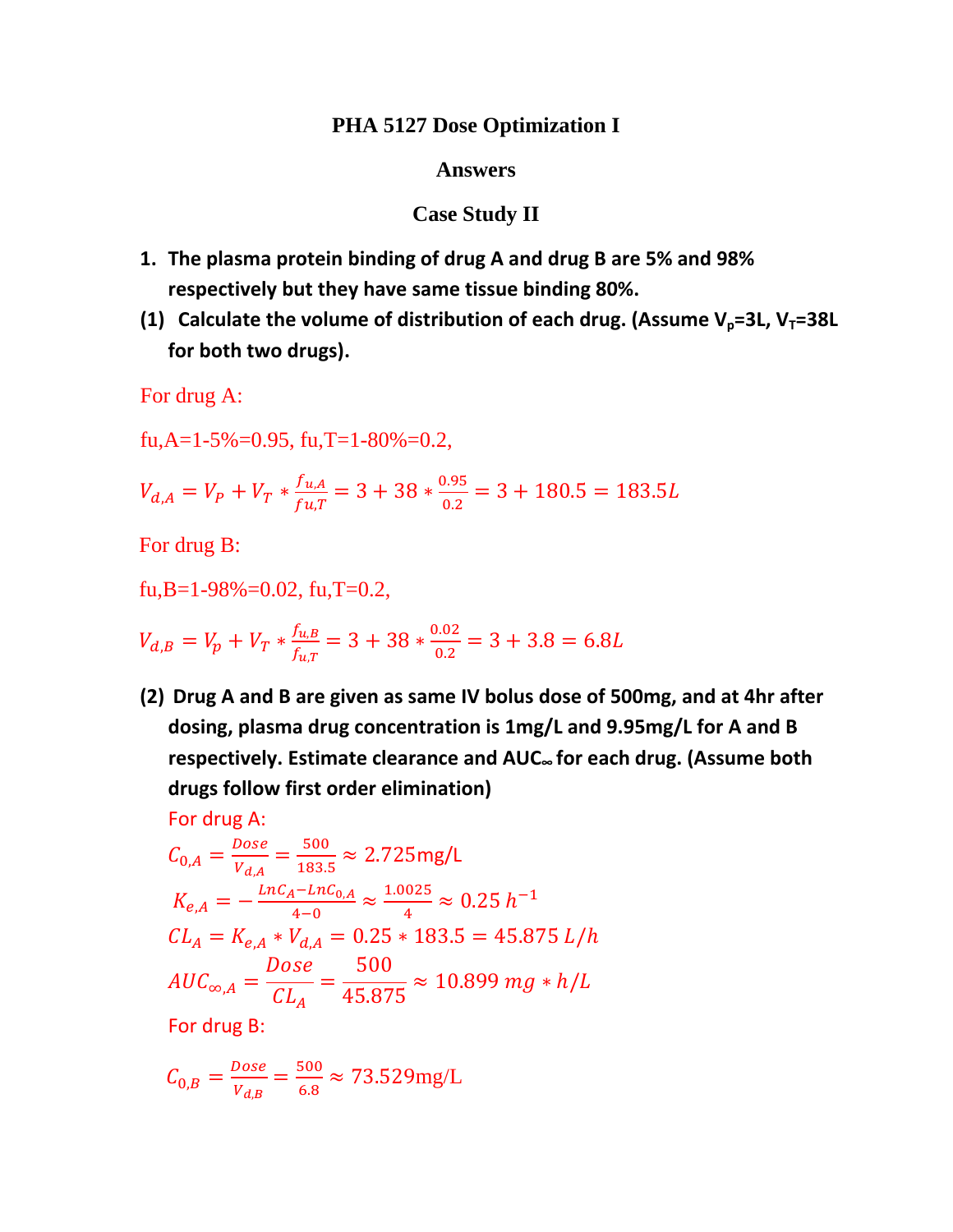$$
K_{e,B} = -\frac{LnC_B - LnC_{0,B}}{4-0} \approx \frac{2}{4} = 0.5 \ h^{-1}
$$
  
\n
$$
CL_B = K_{e,B} * V_{d,B} = 0.5 * 6.8 = 3.4L/h
$$
  
\n
$$
AUC_{\infty,B} = \frac{Dose}{CL_B} = \frac{500}{3.4} \approx 147.059 mg * h/L
$$

**(3) If the protein bindings of both drugs decreased 50% in one patient due to state, determine** ࢊࢂ**of both drugs in this patient and compare the disease change of initial drug concentration between these two drugs. (Assume tissue binding does not change)**

For drug A: fu,A'=1‐5%\*0.5=97.5%,

 $f_{11}$ , B'=1-98% $*$ 0.5=51%

$$
V_{d,A}' = V_P + V_T * \frac{f_{u,A'}}{fu,T} = 3 + 38 * \frac{0.975}{0.2} = 3 + 185.25 = 188.25L
$$
  

$$
C_{0,A}' = \frac{Dose}{V_{d,A'}} = \frac{500}{188.25} \approx 2.656 \text{mg/L}
$$
  

$$
\frac{C'_{0,A}}{C_{0,A}} = \frac{2.656}{2.725} \approx 0.975
$$

Initial concentration of drug A has little change in this patient. For drug B:

$$
V_{d,B}' = V_P + V_T * \frac{f_{u,B}'}{f_{u,T}} = 3 + 38 * \frac{0.51}{0.2} = 3 + 96.9 = 99.9L
$$
  

$$
C_{0,B}' = \frac{Dose}{V_{d,B}'} = \frac{500}{99.9} \approx 5.005 \text{mg/L}
$$
  

$$
\frac{V'_{d,B}}{V_{d,B}} = \frac{5.005}{73.529} \approx 0.068
$$

Initial concentration of drug B has dramatic change in this patient.

 So change in plasma protein binding is more important for drug with high protein binding.